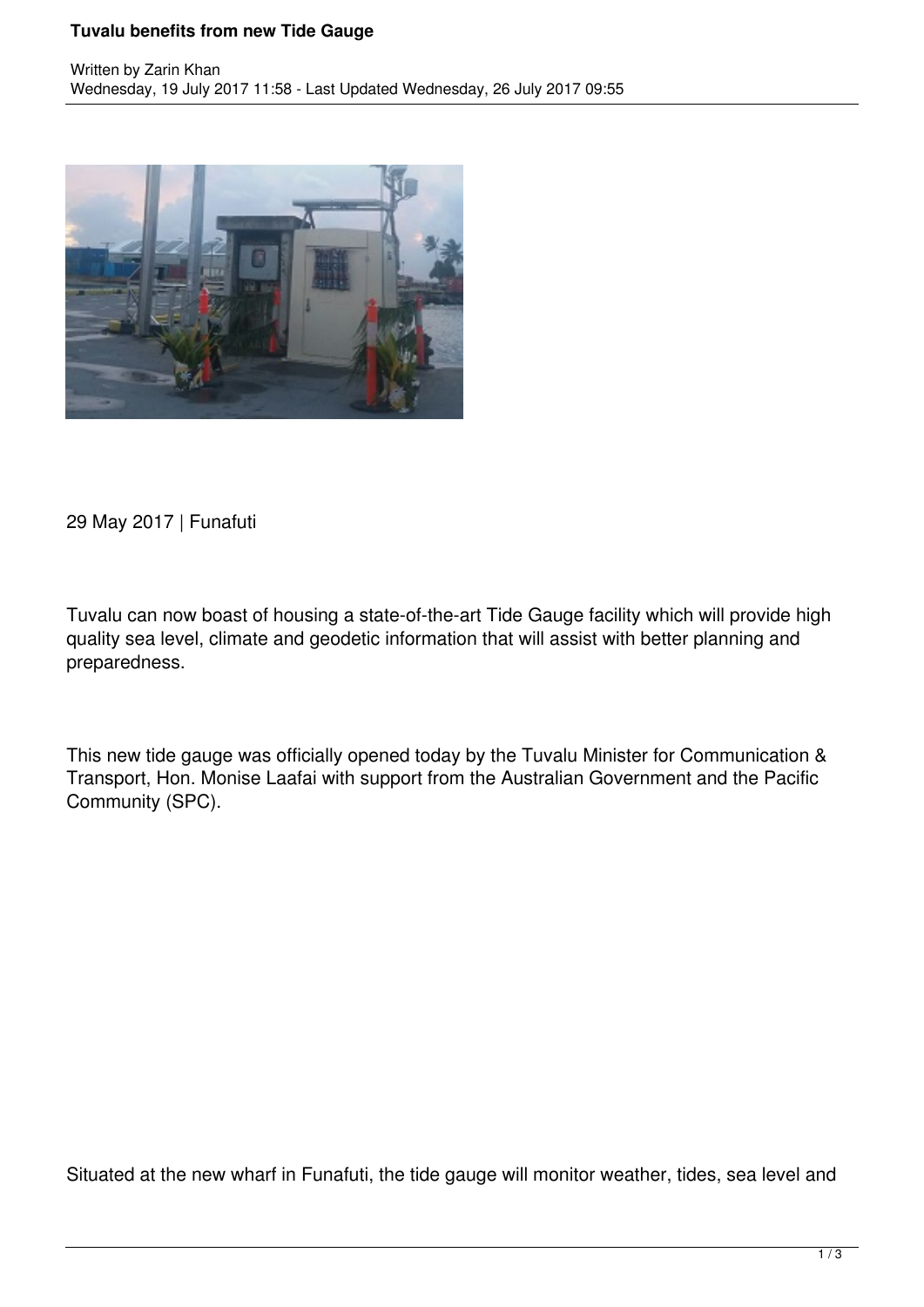## **Tuvalu benefits from new Tide Gauge**

land movement providing information in real time to the meteorological office. Tuvalu Meteorological office Director, Tauala Katea said the new tide gauge is a big boost for their office as it will assist with providing much more accurate tracking, assessment, forecasting and warnings.

"We are grateful to have this new tide gauge as it will enhance our work and communication to our people on climate and ocean conditions. This new Tide Gauge has a new dual polarised radar which means that we will receive clearer information for forecasting," Mr Katea said.

The installation of the new tide gauge has been made possible through the Climate and Oceans Support Program in the Pacific (COSPPac), a program managed by the Australian Bureau of Meteorology (BoM) through the support of the Australian Government.

Australia's High Commissioner for Tuvalu, Amy Crago, said the installation of this tide gauge in Tuvalu is another example of Australia's commitment towards addressing climate change issues faced in the Pacific.

"We now have 20 tide gauges in the Pacific that provide vital information and support in terms of sustainable growth, adaption and resilience," Ms Crago said.

While the tide gauge will provide climate and ocean related data and information, it also collects information on land movement from global positioned satellites.

SPC's Manager for Oceans & Coastal Geoscience, Jens Kruger, said that having this information is important to understand how the land is moving in relation to sea levels which is critical as Funafuti is a low lying island that is susceptible to rising sea levels.

"This facility will provide decision makers with critical information needed for any coastal infrastructure or development," Mr Kruger said.